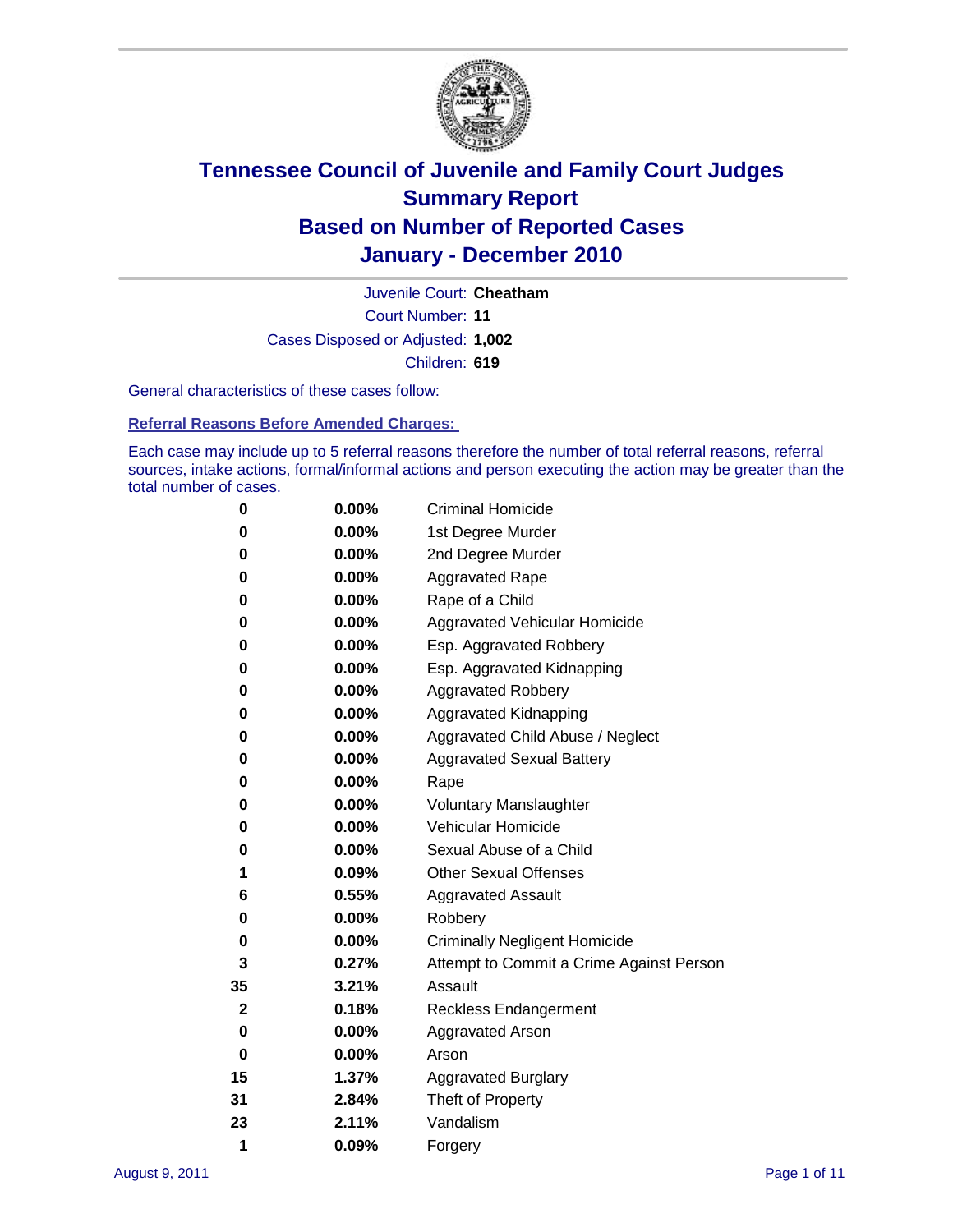

Court Number: **11** Juvenile Court: **Cheatham** Cases Disposed or Adjusted: **1,002** Children: **619**

#### **Referral Reasons Before Amended Charges:**

Each case may include up to 5 referral reasons therefore the number of total referral reasons, referral sources, intake actions, formal/informal actions and person executing the action may be greater than the total number of cases.

| $\pmb{0}$    | 0.00%    | <b>Worthless Checks</b>                                     |  |  |
|--------------|----------|-------------------------------------------------------------|--|--|
| 0            | 0.00%    | Illegal Possession / Fraudulent Use of Credit / Debit Cards |  |  |
| 9            | 0.82%    | <b>Burglary</b>                                             |  |  |
| 1            | 0.09%    | Unauthorized Use of a Vehicle                               |  |  |
| 0            | $0.00\%$ | <b>Cruelty to Animals</b>                                   |  |  |
| $\bf{0}$     | 0.00%    | Sale of Controlled Substances                               |  |  |
| 42           | 3.85%    | <b>Other Drug Offenses</b>                                  |  |  |
| 1            | 0.09%    | Possession of Controlled Substances                         |  |  |
| 0            | $0.00\%$ | <b>Criminal Attempt</b>                                     |  |  |
| $\mathbf 2$  | 0.18%    | Carrying Weapons on School Property                         |  |  |
| $\mathbf 2$  | 0.18%    | Unlawful Carrying / Possession of a Weapon                  |  |  |
| 6            | 0.55%    | <b>Evading Arrest</b>                                       |  |  |
| 0            | 0.00%    | Escape                                                      |  |  |
| 3            | 0.27%    | Driving Under Influence (DUI)                               |  |  |
| 25           | 2.29%    | Possession / Consumption of Alcohol                         |  |  |
| 4            | 0.37%    | Resisting Stop, Frisk, Halt, Arrest or Search               |  |  |
| 4            | 0.37%    | <b>Aggravated Criminal Trespass</b>                         |  |  |
| 5            | 0.46%    | Harassment                                                  |  |  |
| 0            | 0.00%    | Failure to Appear                                           |  |  |
| 1            | 0.09%    | Filing a False Police Report                                |  |  |
| 0            | 0.00%    | Criminal Impersonation                                      |  |  |
| 2            | 0.18%    | <b>Disorderly Conduct</b>                                   |  |  |
| $\mathbf{2}$ | 0.18%    | <b>Criminal Trespass</b>                                    |  |  |
| $\bf{0}$     | 0.00%    | Public Intoxication                                         |  |  |
| 0            | $0.00\%$ | Gambling                                                    |  |  |
| 139          | 12.74%   | <b>Traffic</b>                                              |  |  |
| 0            | $0.00\%$ | Local Ordinances                                            |  |  |
| 0            | $0.00\%$ | Violation of Wildlife Regulations                           |  |  |
| 3            | 0.27%    | Contempt of Court                                           |  |  |
| 19           | 1.74%    | Violation of Probation                                      |  |  |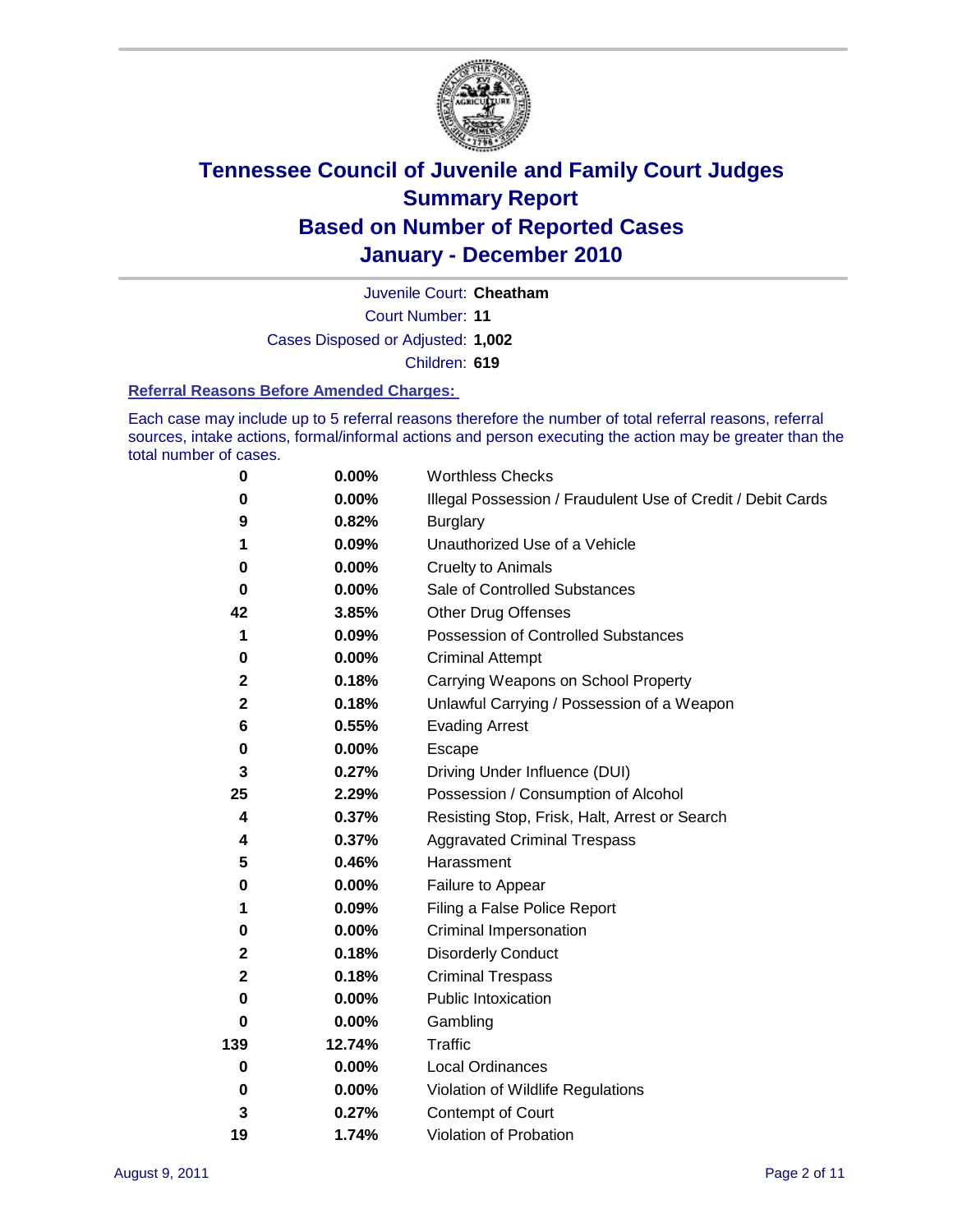

Court Number: **11** Juvenile Court: **Cheatham** Cases Disposed or Adjusted: **1,002** Children: **619**

#### **Referral Reasons Before Amended Charges:**

Each case may include up to 5 referral reasons therefore the number of total referral reasons, referral sources, intake actions, formal/informal actions and person executing the action may be greater than the total number of cases.

| 9            | 0.82%    | Violation of Aftercare                 |
|--------------|----------|----------------------------------------|
| 12           | 1.10%    | Unruly Behavior                        |
| 25           | 2.29%    | Truancy                                |
| 8            | 0.73%    | In-State Runaway                       |
| 0            | 0.00%    | Out-of-State Runaway                   |
| 31           | 2.84%    | Possession of Tobacco Products         |
| $\mathbf{2}$ | 0.18%    | Violation of a Valid Court Order       |
| 5            | 0.46%    | Violation of Curfew                    |
| 0            | $0.00\%$ | Sexually Abused Child                  |
| 0            | 0.00%    | <b>Physically Abused Child</b>         |
| 135          | 12.37%   | Dependency / Neglect                   |
| 5            | 0.46%    | <b>Termination of Parental Rights</b>  |
| 0            | $0.00\%$ | <b>Violation of Pretrial Diversion</b> |
| 0            | 0.00%    | Violation of Informal Adjustment       |
| 355          | 32.54%   | <b>Judicial Review</b>                 |
| 0            | $0.00\%$ | <b>Administrative Review</b>           |
| 0            | $0.00\%$ | <b>Foster Care Review</b>              |
| 34           | 3.12%    | Custody                                |
| 11           | 1.01%    | Visitation                             |
| 25           | 2.29%    | Paternity / Legitimation               |
| 5            | 0.46%    | <b>Child Support</b>                   |
| 0            | $0.00\%$ | <b>Request for Medical Treatment</b>   |
| 0            | 0.00%    | <b>Consent to Marry</b>                |
| 42           | 3.85%    | Other                                  |
| 1,091        | 100.00%  | <b>Total Referrals</b>                 |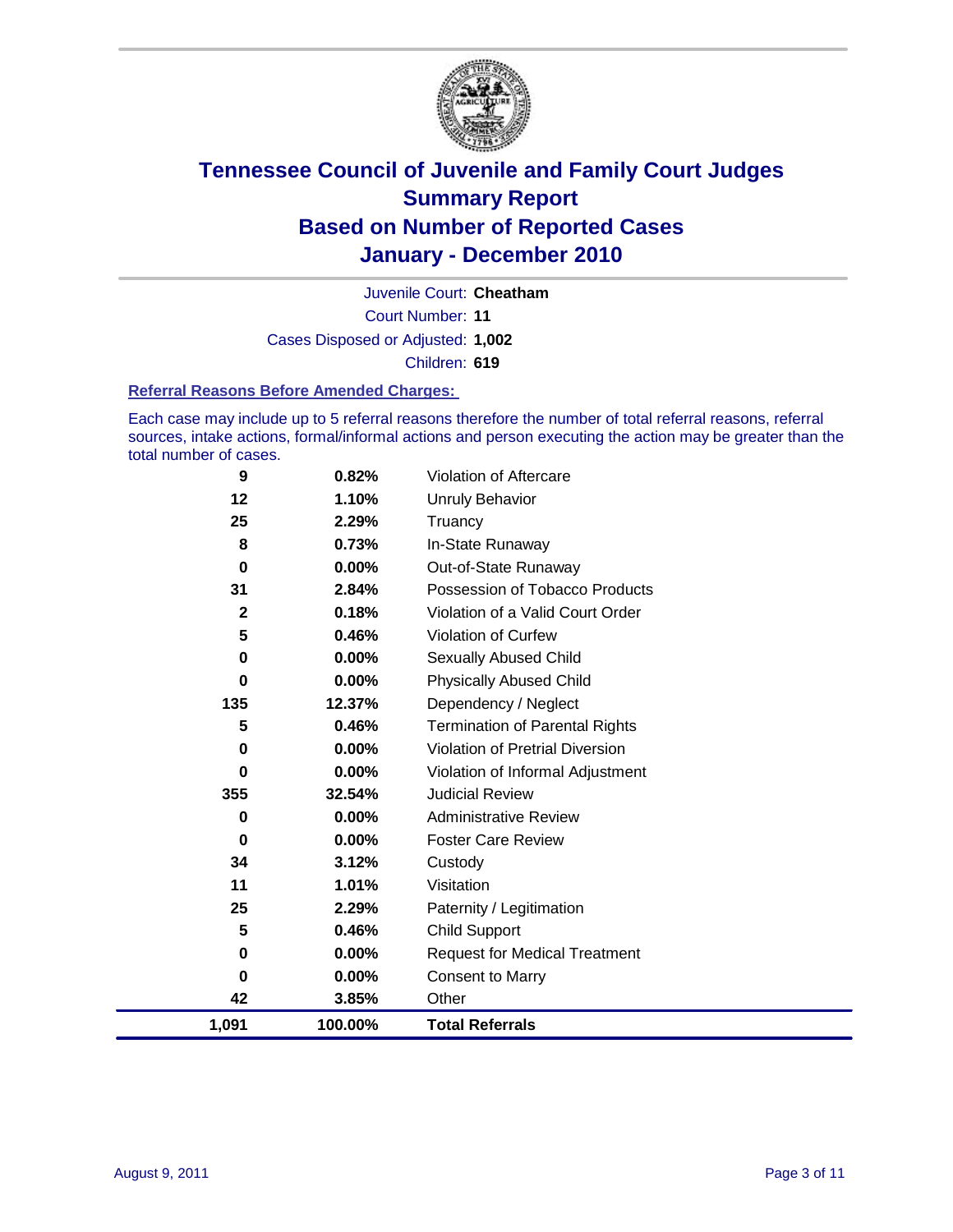

| Juvenile Court: Cheatham   |                                   |                                   |  |  |  |
|----------------------------|-----------------------------------|-----------------------------------|--|--|--|
|                            | <b>Court Number: 11</b>           |                                   |  |  |  |
|                            | Cases Disposed or Adjusted: 1,002 |                                   |  |  |  |
|                            |                                   | Children: 619                     |  |  |  |
| <b>Referral Sources: 1</b> |                                   |                                   |  |  |  |
| 362                        | 33.18%                            | Law Enforcement                   |  |  |  |
| 138                        | 12.65%                            | Parents                           |  |  |  |
| 95                         | 8.71%                             | <b>Relatives</b>                  |  |  |  |
| 0                          | 0.00%                             | Self                              |  |  |  |
| 63                         | 5.77%                             | School                            |  |  |  |
| 0                          | $0.00\%$                          | <b>CSA</b>                        |  |  |  |
| 262                        | 24.01%                            | <b>DCS</b>                        |  |  |  |
| 0                          | $0.00\%$                          | <b>Other State Department</b>     |  |  |  |
| 0                          | $0.00\%$                          | <b>District Attorney's Office</b> |  |  |  |
| 107                        | 9.81%                             | <b>Court Staff</b>                |  |  |  |
| 0                          | $0.00\%$                          | Social Agency                     |  |  |  |
| 0                          | 0.00%                             | <b>Other Court</b>                |  |  |  |
| 10                         | 0.92%                             | Victim                            |  |  |  |
| 19                         | 1.74%                             | Child & Parent                    |  |  |  |
| 0                          | $0.00\%$                          | Hospital                          |  |  |  |
| 0                          | $0.00\%$                          | Unknown                           |  |  |  |
| 35                         | 3.21%                             | Other                             |  |  |  |
| 1,091                      | 100.00%                           | <b>Total Referral Sources</b>     |  |  |  |

### **Age of Child at Referral: 2**

|     | 100.00% | <b>Total Child Count</b> |
|-----|---------|--------------------------|
| 0   | 0.00%   | Unknown                  |
| 0   | 0.00%   | Ages 19 and Over         |
| 145 | 23.42%  | Ages 17 through 18       |
| 149 | 24.07%  | Ages 15 through 16       |
| 86  | 13.89%  | Ages 13 through 14       |
| 37  | 5.98%   | Ages 11 through 12       |
| 202 | 32.63%  | Ages 10 and Under        |
|     | 619     |                          |

<sup>1</sup> If different than number of Referral Reasons (1091), verify accuracy of your court's data.

<sup>2</sup> One child could be counted in multiple categories, verify accuracy of your court's data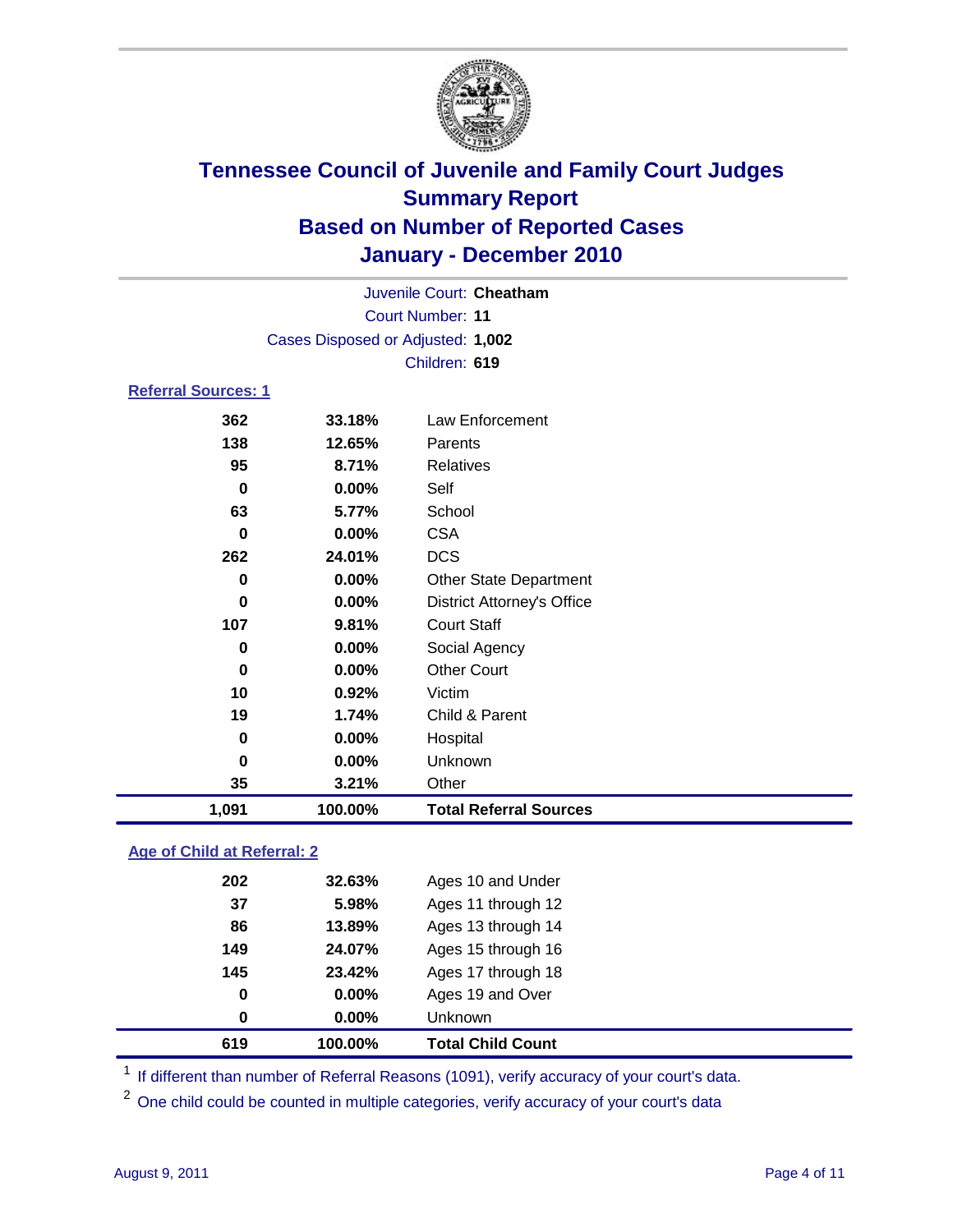

| Juvenile Court: Cheatham                |                                   |                          |  |  |
|-----------------------------------------|-----------------------------------|--------------------------|--|--|
| <b>Court Number: 11</b>                 |                                   |                          |  |  |
|                                         | Cases Disposed or Adjusted: 1,002 |                          |  |  |
|                                         |                                   | Children: 619            |  |  |
| Sex of Child: 1                         |                                   |                          |  |  |
| 371                                     | 59.94%                            | Male                     |  |  |
| 246                                     | 39.74%                            | Female                   |  |  |
| $\mathbf{2}$                            | 0.32%                             | Unknown                  |  |  |
| 619                                     | 100.00%                           | <b>Total Child Count</b> |  |  |
| Race of Child: 1                        |                                   |                          |  |  |
| 551                                     | 89.01%                            | White                    |  |  |
| 8                                       | 1.29%                             | African American         |  |  |
| $\overline{\mathbf{2}}$                 | 0.32%                             | Native American          |  |  |
| 1                                       | 0.16%                             | Asian                    |  |  |
| 15                                      | 2.42%                             | Mixed                    |  |  |
| 42                                      | 6.79%                             | Unknown                  |  |  |
| 619                                     | 100.00%                           | <b>Total Child Count</b> |  |  |
| <b>Hispanic Origin: 1</b>               |                                   |                          |  |  |
| 5                                       | 0.81%                             | Yes                      |  |  |
| 578                                     | 93.38%                            | No                       |  |  |
| 36                                      | 5.82%                             | Unknown                  |  |  |
| 619                                     | 100.00%                           | <b>Total Child Count</b> |  |  |
| <b>School Enrollment of Children: 1</b> |                                   |                          |  |  |
| 457                                     | 73.83%                            | Yes                      |  |  |
| 123                                     | 19.87%                            | No                       |  |  |
| 39                                      | 6.30%                             | Unknown                  |  |  |
| 619                                     | 100.00%                           | <b>Total Child Count</b> |  |  |

One child could be counted in multiple categories, verify accuracy of your court's data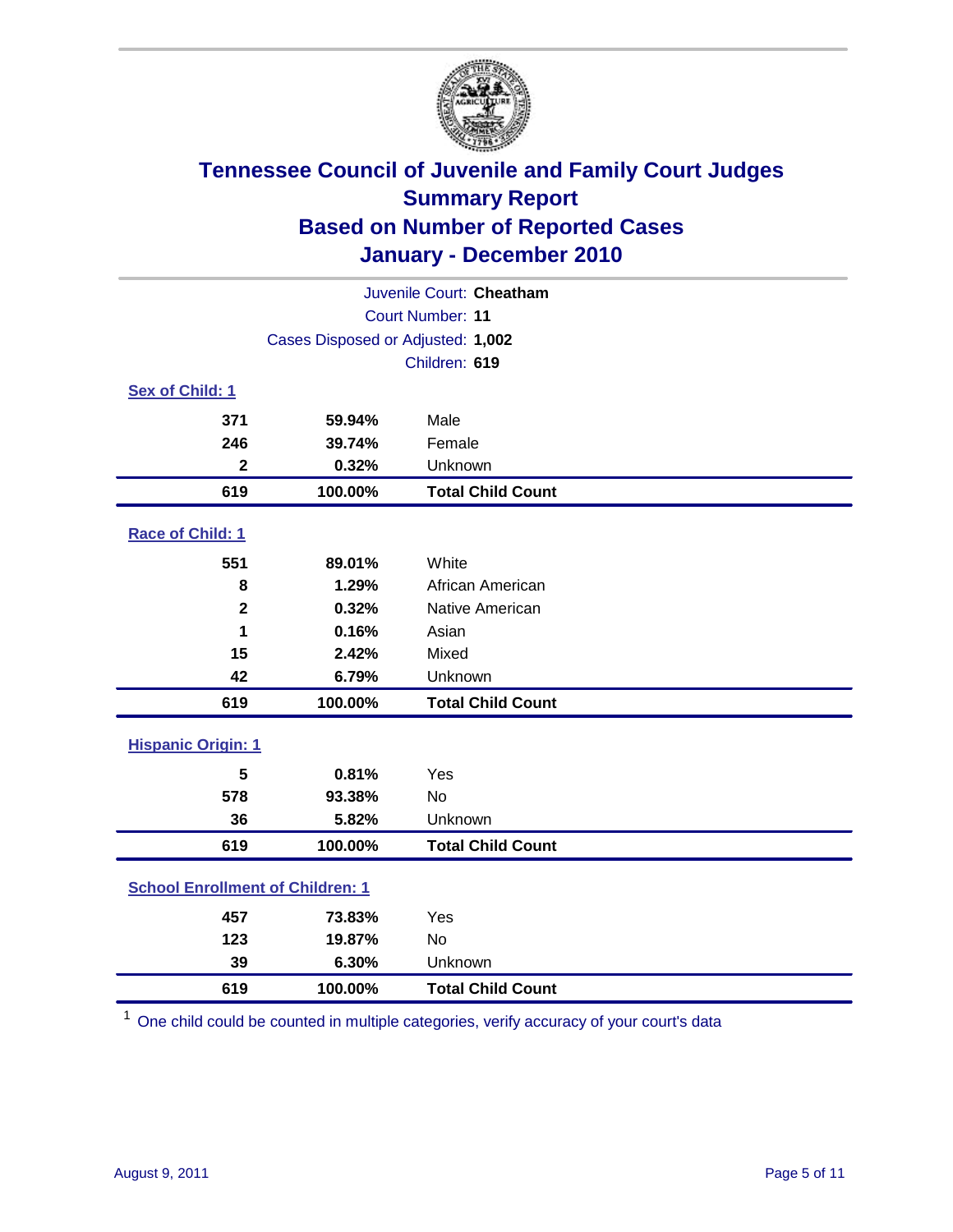

Court Number: **11** Juvenile Court: **Cheatham** Cases Disposed or Adjusted: **1,002** Children: **619**

### **Living Arrangement of Child at Time of Referral: 1**

| 619 | 100.00%  | <b>Total Child Count</b>     |
|-----|----------|------------------------------|
| 24  | 3.88%    | Other                        |
| 14  | 2.26%    | <b>Unknown</b>               |
| 1   | 0.16%    | Independent                  |
| 0   | $0.00\%$ | In an Institution            |
| 1   | 0.16%    | In a Residential Center      |
| 1   | 0.16%    | In a Group Home              |
| 12  | 1.94%    | With Foster Family           |
| 1   | 0.16%    | With Adoptive Parents        |
| 112 | 18.09%   | <b>With Relatives</b>        |
| 65  | 10.50%   | With Father                  |
| 181 | 29.24%   | <b>With Mother</b>           |
| 66  | 10.66%   | With Mother and Stepfather   |
| 8   | 1.29%    | With Father and Stepmother   |
| 133 | 21.49%   | With Both Biological Parents |
|     |          |                              |

### **Type of Detention: 2**

| 1.002    | 100.00%  | <b>Total Detention Count</b> |
|----------|----------|------------------------------|
| $\bf{0}$ | 0.00%    | Other                        |
| 998      | 99.60%   | Does Not Apply               |
| 0        | 0.00%    | Unknown                      |
| 0        | 0.00%    | <b>Psychiatric Hospital</b>  |
| 0        | 0.00%    | Jail - No Separation         |
| 0        | 0.00%    | Jail - Partial Separation    |
| 0        | $0.00\%$ | Jail - Complete Separation   |
| 4        | 0.40%    | Juvenile Detention Facility  |
| 0        | 0.00%    | Non-Secure Placement         |
|          |          |                              |

<sup>1</sup> One child could be counted in multiple categories, verify accuracy of your court's data

<sup>2</sup> If different than number of Cases (1002) verify accuracy of your court's data.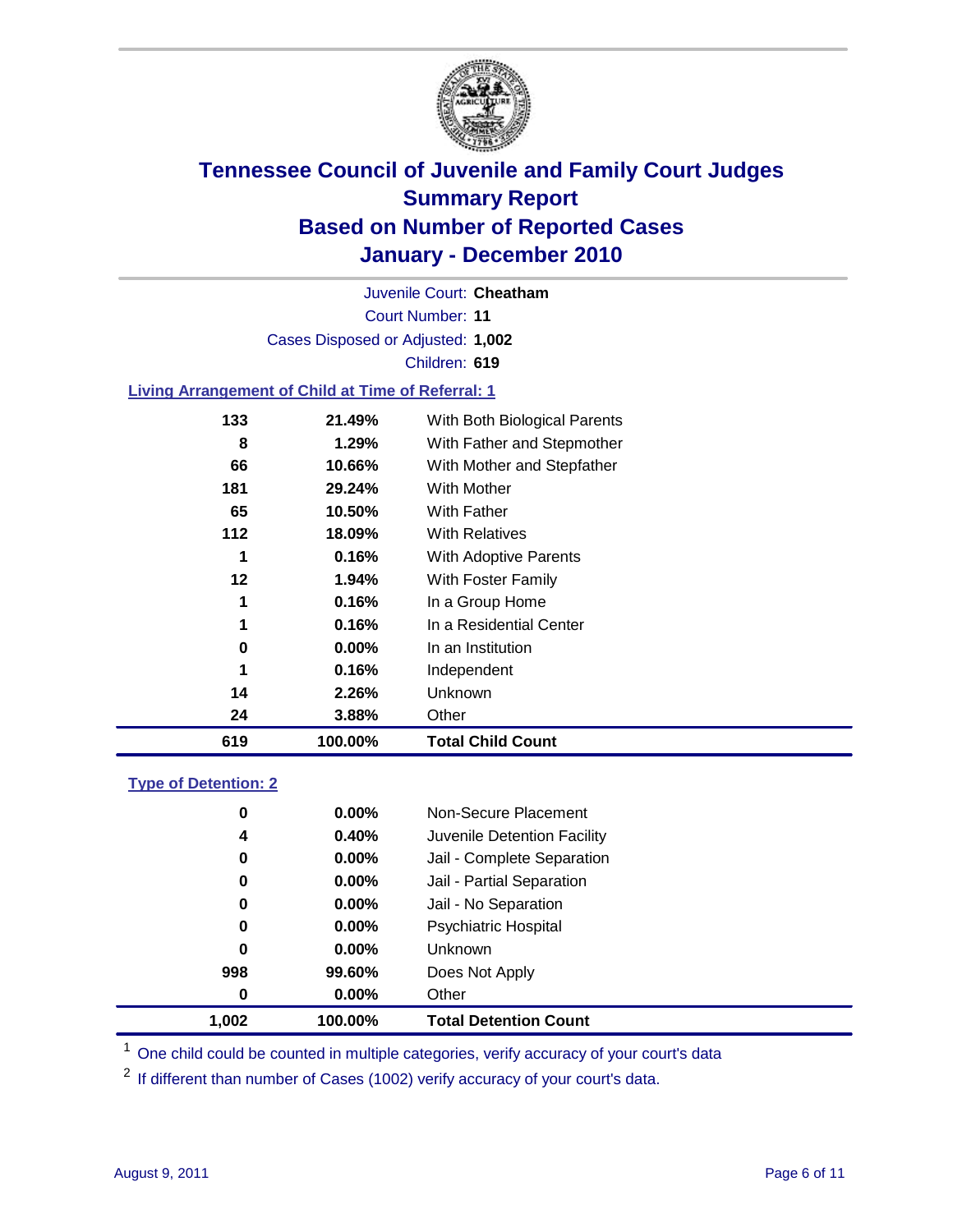

|                                                    | Juvenile Court: Cheatham          |                                      |  |  |  |
|----------------------------------------------------|-----------------------------------|--------------------------------------|--|--|--|
|                                                    | Court Number: 11                  |                                      |  |  |  |
|                                                    | Cases Disposed or Adjusted: 1,002 |                                      |  |  |  |
|                                                    |                                   | Children: 619                        |  |  |  |
| <b>Placement After Secure Detention Hearing: 1</b> |                                   |                                      |  |  |  |
| $\mathbf 2$                                        | 0.20%                             | Returned to Prior Living Arrangement |  |  |  |
| 1                                                  | 0.10%                             | Juvenile Detention Facility          |  |  |  |
| 0                                                  | 0.00%                             | Jail                                 |  |  |  |
| 0                                                  | 0.00%                             | Shelter / Group Home                 |  |  |  |
| 0                                                  | 0.00%                             | <b>Foster Family Home</b>            |  |  |  |
| 0                                                  | 0.00%                             | Psychiatric Hospital                 |  |  |  |
| O                                                  | 0.00%                             | Unknown                              |  |  |  |
| 999                                                | 99.70%                            | Does Not Apply                       |  |  |  |
| 0                                                  | 0.00%                             | Other                                |  |  |  |
| 1,002                                              | 100.00%                           | <b>Total Placement Count</b>         |  |  |  |
|                                                    |                                   |                                      |  |  |  |
| <b>Intake Actions: 2</b>                           |                                   |                                      |  |  |  |
| 560                                                | 51.33%                            | <b>Petition Filed</b>                |  |  |  |
| 87                                                 | 7.97%                             | <b>Motion Filed</b>                  |  |  |  |
| 167                                                | 15.31%                            | <b>Citation Processed</b>            |  |  |  |
| $\bf{0}$                                           | 0.00%                             | Notification of Paternity Processed  |  |  |  |
| 275                                                | 25.21%                            | Scheduling of Judicial Review        |  |  |  |
| 1                                                  | 0.09%                             | Scheduling of Administrative Review  |  |  |  |
| 0                                                  | $0.00\%$                          | Scheduling of Foster Care Review     |  |  |  |
| 0                                                  | 0.00%                             | Unknown                              |  |  |  |
| 0                                                  | 0.00%                             | Does Not Apply                       |  |  |  |
| 1                                                  | 0.09%                             | Other                                |  |  |  |
| 1,091                                              | 100.00%                           | <b>Total Intake Count</b>            |  |  |  |

<sup>1</sup> If different than number of Cases (1002) verify accuracy of your court's data.

<sup>2</sup> If different than number of Referral Reasons (1091), verify accuracy of your court's data.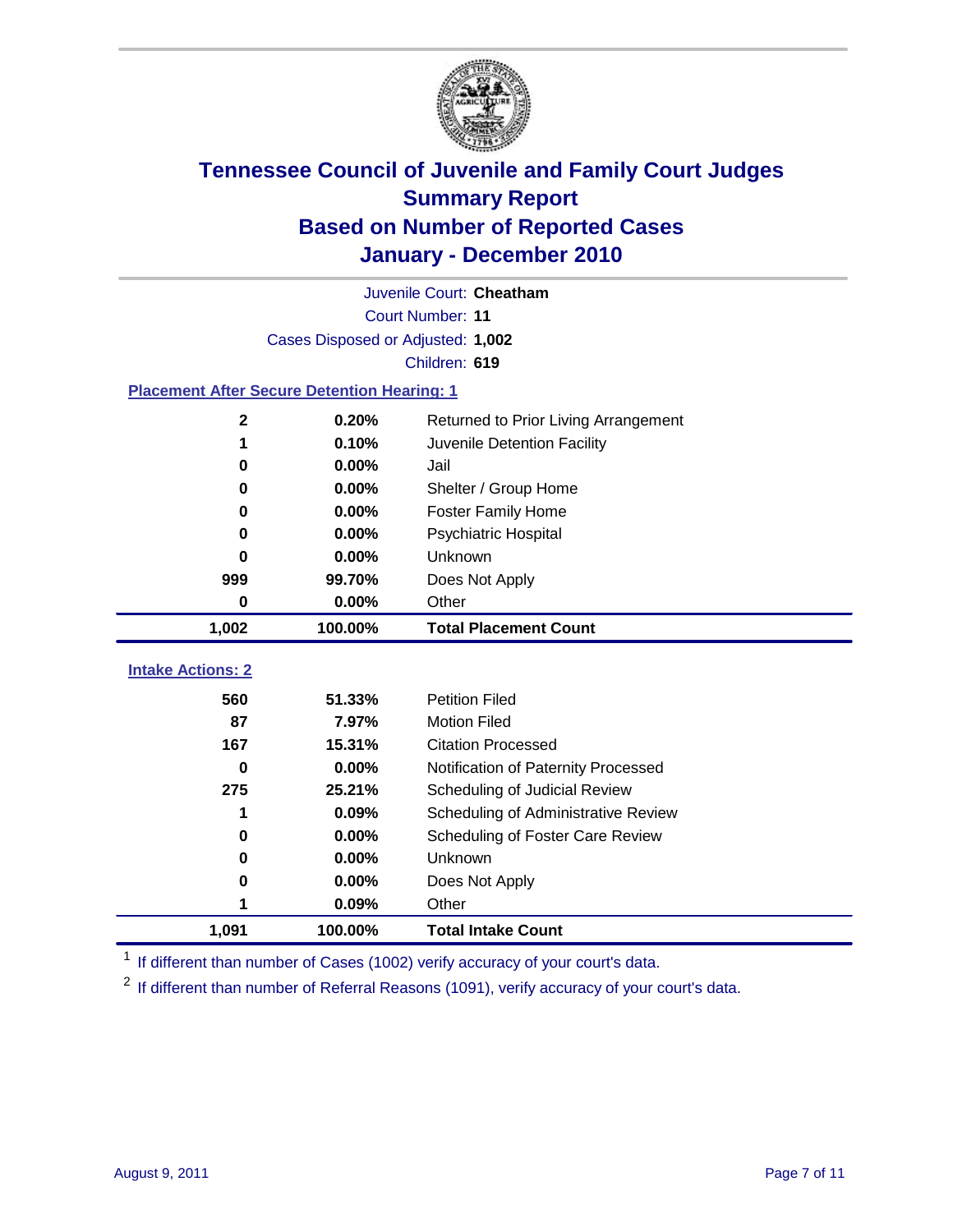

Court Number: **11** Juvenile Court: **Cheatham** Cases Disposed or Adjusted: **1,002** Children: **619**

### **Last Grade Completed by Child: 1**

| 619 | 100.00% | <b>Total Child Count</b> |
|-----|---------|--------------------------|
| 1   | 0.16%   | Other                    |
| 137 | 22.13%  | Unknown                  |
| 0   | 0.00%   | Never Attended School    |
| 0   | 0.00%   | Graduated                |
| 3   | 0.48%   | <b>GED</b>               |
| 0   | 0.00%   | Non-Graded Special Ed    |
| 15  | 2.42%   | 12th Grade               |
| 70  | 11.31%  | 11th Grade               |
| 91  | 14.70%  | 10th Grade               |
| 51  | 8.24%   | 9th Grade                |
| 43  | 6.95%   | 8th Grade                |
| 28  | 4.52%   | 7th Grade                |
| 19  | 3.07%   | 6th Grade                |
| 13  | 2.10%   | 5th Grade                |
| 8   | 1.29%   | 4th Grade                |
| 7   | 1.13%   | 3rd Grade                |
| 10  | 1.62%   | 2nd Grade                |
| 5   | 0.81%   | 1st Grade                |
| 14  | 2.26%   | Kindergarten             |
| 6   | 0.97%   | Preschool                |
| 98  | 15.83%  | Too Young for School     |

| 619                                   | 100.00% | <b>Total Child Count</b> |  |  |
|---------------------------------------|---------|--------------------------|--|--|
| 219                                   | 35.38%  | Unknown                  |  |  |
| 374                                   | 60.42%  | No                       |  |  |
| 26                                    | 4.20%   | Yes                      |  |  |
| $\mathbf{r}$ only a  opposite example |         |                          |  |  |

One child could be counted in multiple categories, verify accuracy of your court's data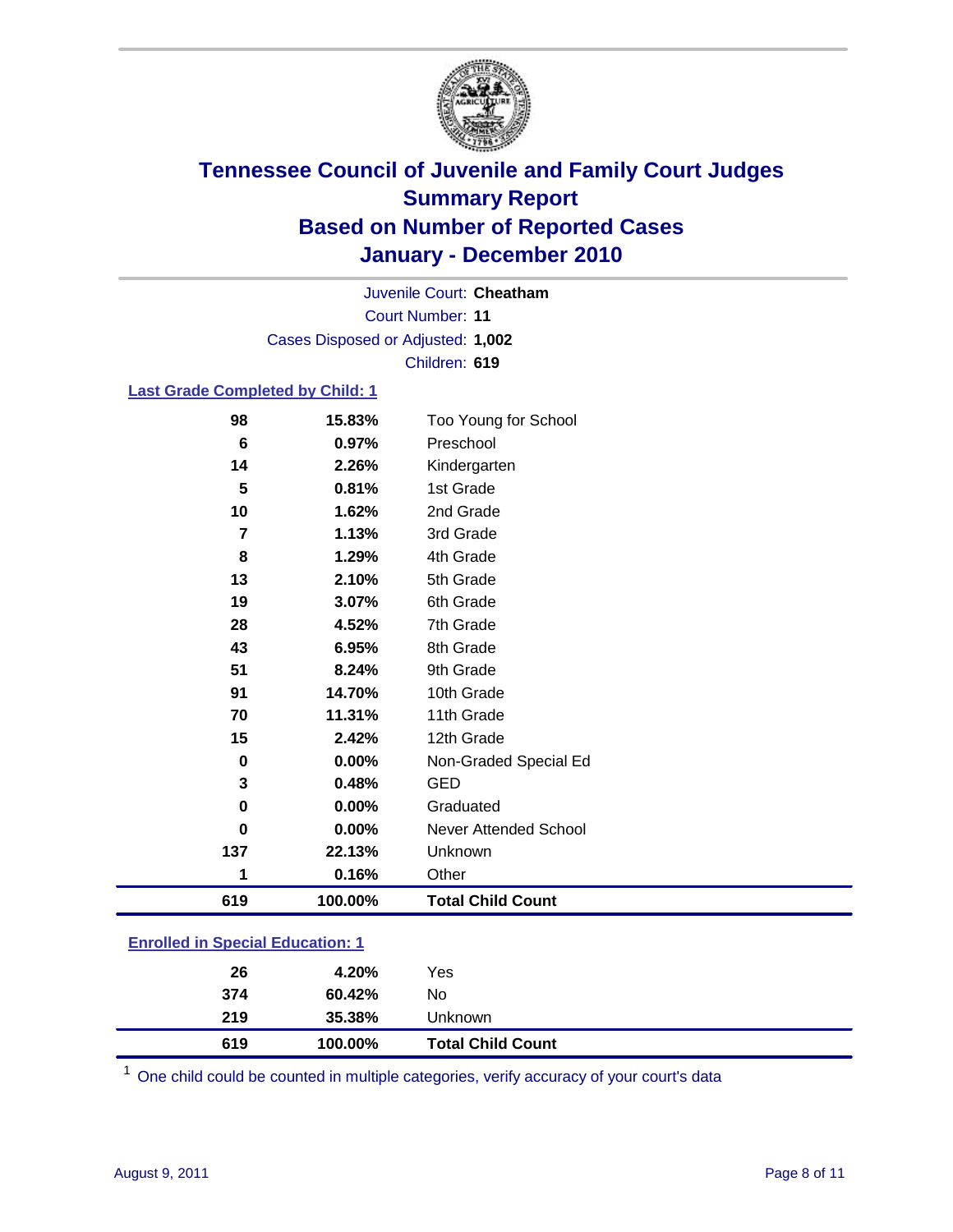

|                              | Juvenile Court: Cheatham          |                           |  |  |
|------------------------------|-----------------------------------|---------------------------|--|--|
|                              | Court Number: 11                  |                           |  |  |
|                              | Cases Disposed or Adjusted: 1,002 |                           |  |  |
|                              | Children: 619                     |                           |  |  |
| <b>Action Executed By: 1</b> |                                   |                           |  |  |
| 1,090                        | 99.91%                            | Judge                     |  |  |
| 1                            | 0.09%                             | Magistrate                |  |  |
| 0                            | $0.00\%$                          | <b>YSO</b>                |  |  |
| 0                            | $0.00\%$                          | Other                     |  |  |
| 0                            | 0.00%                             | Unknown                   |  |  |
| 1,091                        | 100.00%                           | <b>Total Action Count</b> |  |  |

### **Formal / Informal Actions: 1**

| 58           | 5.32%    | Dismissed                                        |
|--------------|----------|--------------------------------------------------|
| 1            | $0.09\%$ | Retired / Nolle Prosequi                         |
| 216          | 19.80%   | <b>Complaint Substantiated Delinquent</b>        |
| 186          | 17.05%   | <b>Complaint Substantiated Status Offender</b>   |
| 115          | 10.54%   | <b>Complaint Substantiated Dependent/Neglect</b> |
| 0            | $0.00\%$ | <b>Complaint Substantiated Abused</b>            |
| 0            | $0.00\%$ | <b>Complaint Substantiated Mentally III</b>      |
| 4            | 0.37%    | Informal Adjustment                              |
| 0            | $0.00\%$ | <b>Pretrial Diversion</b>                        |
| $\mathbf{2}$ | 0.18%    | <b>Transfer to Adult Court Hearing</b>           |
| $\mathbf{2}$ | 0.18%    | Charges Cleared by Transfer to Adult Court       |
| 102          | 9.35%    | Special Proceeding                               |
| 115          | 10.54%   | <b>Review Concluded</b>                          |
| 275          | 25.21%   | Case Held Open                                   |
| 15           | 1.37%    | Other                                            |
| 0            | $0.00\%$ | <b>Unknown</b>                                   |
| 1,091        | 100.00%  | <b>Total Action Count</b>                        |

<sup>1</sup> If different than number of Referral Reasons (1091), verify accuracy of your court's data.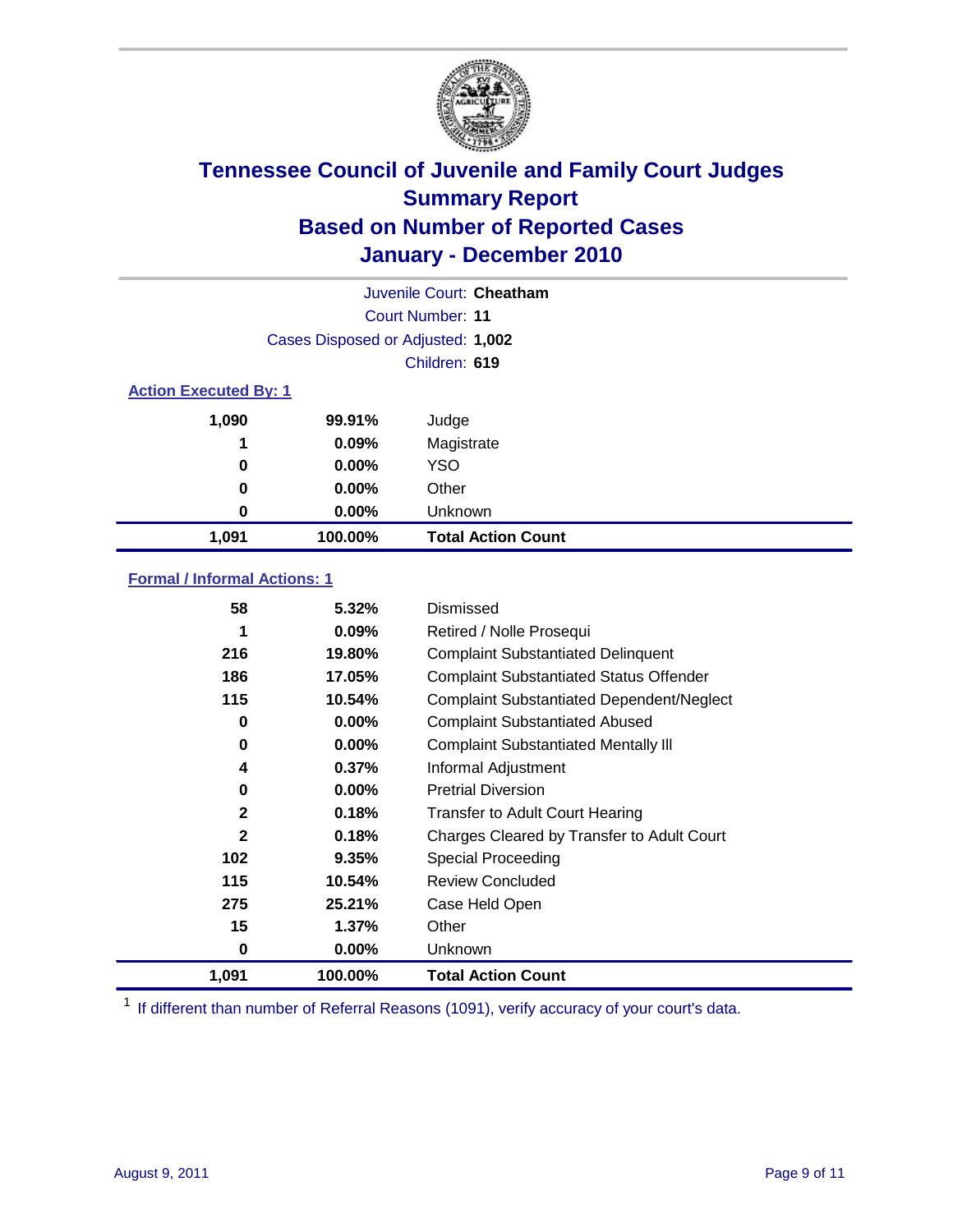

|                       |                                   | Juvenile Court: Cheatham                              |
|-----------------------|-----------------------------------|-------------------------------------------------------|
|                       |                                   | <b>Court Number: 11</b>                               |
|                       | Cases Disposed or Adjusted: 1,002 |                                                       |
|                       |                                   | Children: 619                                         |
| <b>Case Outcomes:</b> |                                   | There can be multiple outcomes for one child or case. |
| 229                   | 10.06%                            | <b>Case Dismissed</b>                                 |
| 4                     | 0.18%                             | Case Retired or Nolle Prosequi                        |
| 4                     | 0.18%                             | Warned / Counseled                                    |
| 350                   | 15.38%                            | <b>Held Open For Review</b>                           |
| 60                    | 2.64%                             | Supervision / Probation to Juvenile Court             |
| 37                    | 1.63%                             | <b>Probation to Parents</b>                           |
| 0                     | 0.00%                             | Referral to Another Entity for Supervision / Service  |
| 11                    | 0.48%                             | Referred for Mental Health Counseling                 |
| 58                    | 2.55%                             | Referred for Alcohol and Drug Counseling              |
| 0                     | 0.00%                             | <b>Referred to Alternative School</b>                 |
| 0                     | 0.00%                             | Referred to Private Child Agency                      |
| 33                    | 1.45%                             | Referred to Defensive Driving School                  |
| 0                     | 0.00%                             | Referred to Alcohol Safety School                     |
| 45                    | 1.98%                             | Referred to Juvenile Court Education-Based Program    |
| 20                    | 0.88%                             | Driver's License Held Informally                      |
| 0                     | 0.00%                             | <b>Voluntary Placement with DMHMR</b>                 |
| 0                     | 0.00%                             | <b>Private Mental Health Placement</b>                |
| 0                     | 0.00%                             | <b>Private MR Placement</b>                           |
| 0                     | 0.00%                             | Placement with City/County Agency/Facility            |
| 122                   | 5.36%                             | Placement with Relative / Other Individual            |
| 61                    | 2.68%                             | Fine                                                  |
| 143                   | 6.28%                             | <b>Public Service</b>                                 |
| 23                    | 1.01%                             | Restitution                                           |
| 0                     | 0.00%                             | <b>Runaway Returned</b>                               |
| 53                    | 2.33%                             | No Contact Order                                      |
| 9                     | 0.40%                             | Injunction Other than No Contact Order                |
| 5                     | 0.22%                             | <b>House Arrest</b>                                   |
| 0                     | 0.00%                             | <b>Court Defined Curfew</b>                           |
| 0                     | 0.00%                             | Dismissed from Informal Adjustment                    |
| 0                     | 0.00%                             | <b>Dismissed from Pretrial Diversion</b>              |
| 3                     | 0.13%                             | <b>Released from Probation</b>                        |
| 3                     | 0.13%                             | <b>Transferred to Adult Court</b>                     |
| 0                     | $0.00\%$                          | <b>DMHMR Involuntary Commitment</b>                   |